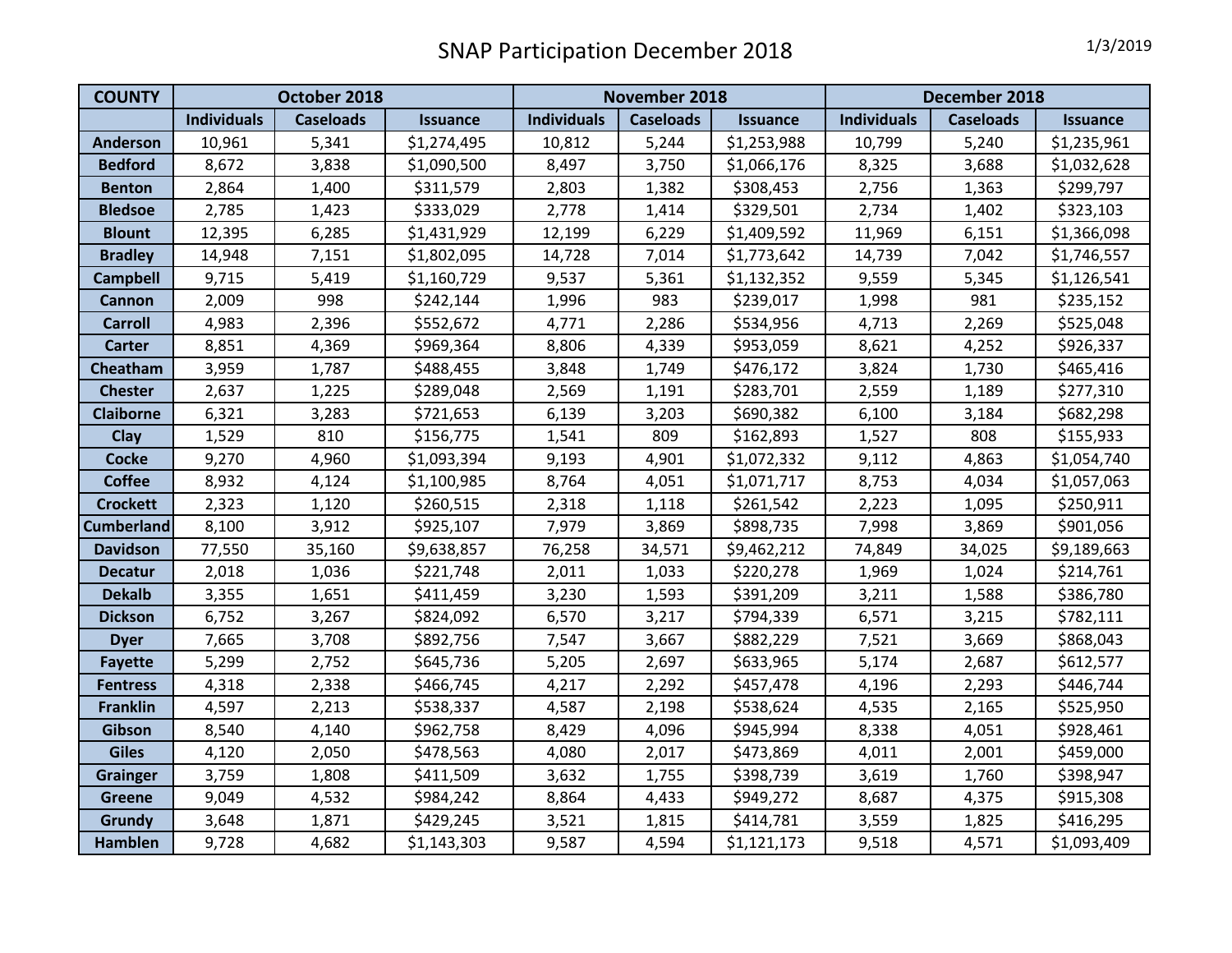|                   | October 2018       |                  |                 | November 2018      |                  |                 | December 2018      |                  |                 |
|-------------------|--------------------|------------------|-----------------|--------------------|------------------|-----------------|--------------------|------------------|-----------------|
| <b>COUNTY</b>     | <b>Individuals</b> | <b>Caseloads</b> | <b>Issuance</b> | <b>Individuals</b> | <b>Caseloads</b> | <b>Issuance</b> | <b>Individuals</b> | <b>Caseloads</b> | <b>Issuance</b> |
| <b>Hamilton</b>   | 46,028             | 22,854           | \$5,771,944     | 45,025             | 22,275           | \$5,622,783     | 44,486             | 22,052           | \$5,496,960     |
| <b>Hancock</b>    | 2,310              | 1,235            | \$260,489       | 2,325              | 1,245            | \$262,464       | 2,291              | 1,222            | \$256,645       |
| <b>Hardeman</b>   | 4,945              | 2,608            | \$571,043       | 4,814              | 2,556            | \$559,302       | 4,843              | 2,564            | \$554,175       |
| <b>Hardin</b>     | 4,950              | 2,557            | \$557,192       | 4,837              | 2,530            | \$543,181       | 4,839              | 2,532            | \$531,085       |
| <b>Hawkins</b>    | 9,509              | 4,663            | \$1,066,507     | 9,371              | 4,597            | \$1,047,143     | 9,375              | 4,596            | \$1,040,598     |
| Haywood           | 4,473              | 2,410            | \$528,445       | 4,443              | 2,379            | \$521,648       | 4,383              | 2,383            | \$508,474       |
| <b>Henderson</b>  | 5,074              | 2,545            | \$560,605       | 5,042              | 2,515            | \$554,688       | 4,948              | 2,485            | \$537,694       |
| <b>Henry</b>      | 5,557              | 2,762            | \$655,190       | 5,558              | 2,761            | \$647,625       | 5,560              | 2,760            | \$638,417       |
| <b>Hickman</b>    | 3,904              | 1,840            | \$451,792       | 3,876              | 1,828            | \$451,012       | 3,885              | 1,820            | \$445,414       |
| <b>Houston</b>    | 1,295              | 616              | \$144,842       | 1,275              | 607              | \$144,625       | 1,281              | 607              | \$144,117       |
| <b>Humphreys</b>  | 2,613              | 1,212            | \$306,740       | 2,555              | 1,195            | \$298,558       | 2,533              | 1,182            | \$290,977       |
| Jackson           | 1,981              | 1,075            | \$222,397       | 1,989              | 1,062            | \$221,804       | 1,978              | 1,053            | \$218,487       |
| <b>Jefferson</b>  | 7,174              | 3,479            | \$797,067       | 7,128              | 3,453            | \$795,492       | 6,882              | 3,359            | \$752,291       |
| Johnson           | 3,343              | 1,798            | \$358,130       | 3,269              | 1,754            | \$349,414       | 3,210              | 1,730            | \$338,773       |
| <b>Knox</b>       | 48,286             | 24,209           | \$5,781,323     | 47,511             | 23,837           | \$5,662,684     | 47,345             | 23,723           | \$5,589,798     |
| Lake              | 1,893              | 1,061            | \$224,295       | 1,876              | 1,051            | \$224,864       | 1,866              | 1,045            | \$222,951       |
| Lauderdale        | 6,138              | 3,097            | \$744,804       | 6,009              | 3,057            | \$722,442       | 6,041              | 3,069            | \$724,259       |
| Lawrence          | 6,211              | 2,968            | \$689,172       | 6,182              | 2,952            | \$684,400       | 6,156              | 2,943            | \$673,860       |
| <b>Lewis</b>      | 1,913              | 987              | \$209,388       | 1,898              | 968              | \$208,649       | 1,867              | 964              | \$204,041       |
| Lincoln           | 4,939              | 2,300            | \$567,788       | 4,866              | 2,266            | \$564,407       | 4,851              | 2,245            | \$554,932       |
| Loudon            | 4,641              | 2,204            | \$534,079       | 4,602              | 2,184            | \$529,708       | 4,539              | 2,168            | \$518,743       |
| <b>Macon</b>      | 4,788              | 2,206            | \$562,875       | 4,631              | 2,145            | \$537,308       | 4,589              | 2,134            | \$528,389       |
| <b>Madison</b>    | 16,493             | 8,019            | \$1,970,169     | 16,085             | 7,783            | \$1,902,652     | 15,882             | 7,735            | \$1,846,717     |
| <b>Marion</b>     | 5,074              | 2,466            | \$613,101       | 5,050              | 2,438            | \$616,458       | 4,946              | 2,430            | \$594,641       |
| <b>Marshall</b>   | 3,999              | 1,836            | \$461,553       | 3,900              | 1,821            | \$451,592       | 3,877              | 1,797            | \$440,529       |
| <b>Maury</b>      | 9,911              | 4,706            | \$1,199,904     | 9,665              | 4,592            | \$1,165,780     | 9,429              | 4,517            | \$1,125,169     |
| <b>Meigs</b>      | 2,222              | 1,089            | \$265,355       | 2,193              | 1,082            | \$259,691       | 2,175              | 1,075            | \$255,035       |
| <b>Monroe</b>     | 7,398              | 3,586            | \$822,487       | 7,272              | 3,539            | \$810,244       | 7,180              | 3,519            | \$793,526       |
| <b>Montgomery</b> | 23,087             | 9,996            | \$2,833,804     | 22,760             | 9,820            | \$2,783,013     | 22,711             | 9,803            | \$2,737,456     |
| <b>Moore</b>      | 541                | 240              | \$61,891        | 524                | 231              | \$59,151        | 532                | 235              | \$60,170        |
| <b>Morgan</b>     | 3,568              | 1,777            | \$392,942       | 3,543              | 1,754            | \$389,191       | 3,441              | 1,710            | \$373,319       |
| <b>McMinn</b>     | 8,472              | 4,041            | \$1,008,390     | 8,290              | 3,945            | \$982,056       | 8,262              | 3,931            | \$973,226       |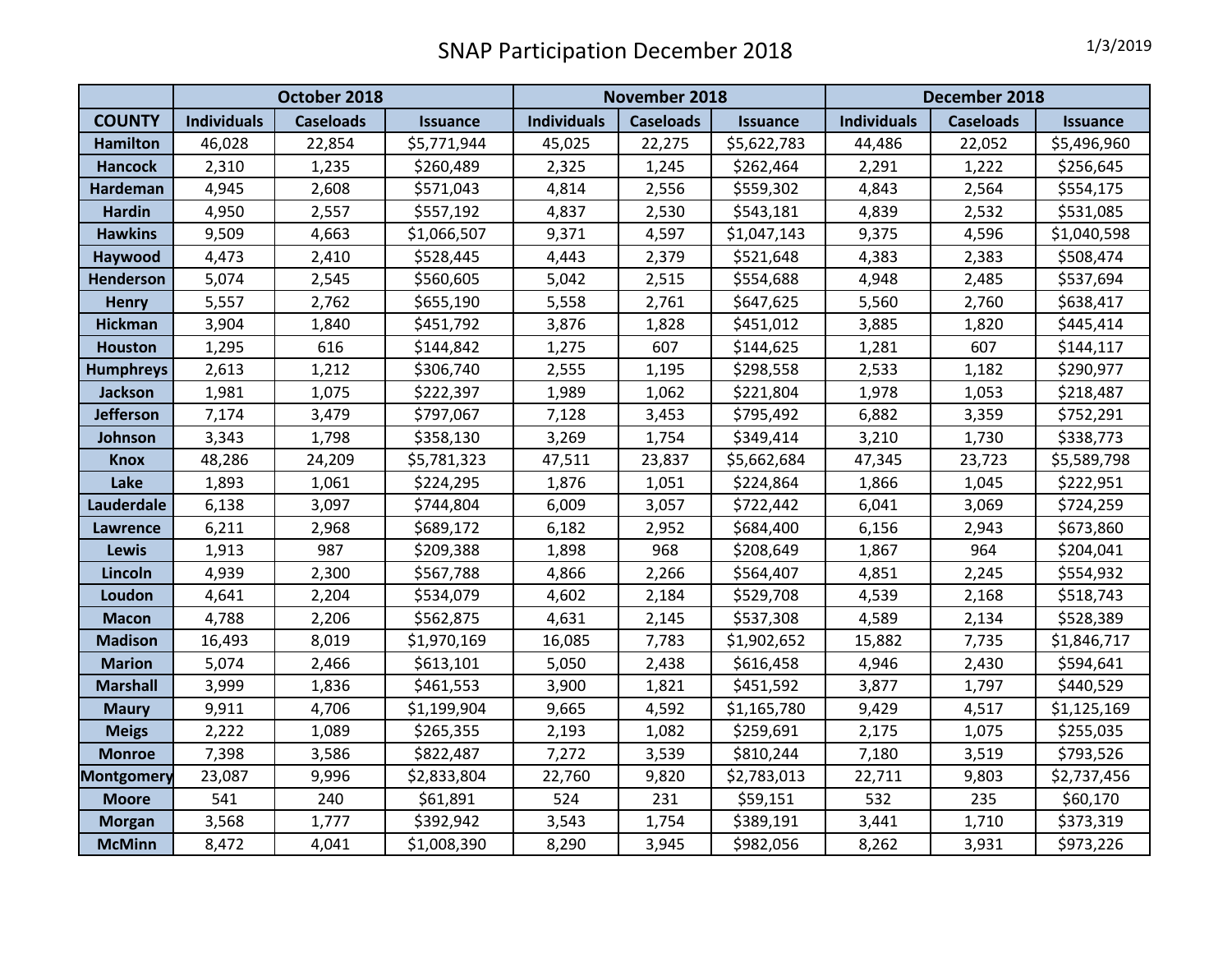| <b>COUNTY</b>     | October 2018       |                  |                 | November 2018      |                  |                 | December 2018      |                  |                 |
|-------------------|--------------------|------------------|-----------------|--------------------|------------------|-----------------|--------------------|------------------|-----------------|
|                   | <b>Individuals</b> | <b>Caseloads</b> | <b>Issuance</b> | <b>Individuals</b> | <b>Caseloads</b> | <b>Issuance</b> | <b>Individuals</b> | <b>Caseloads</b> | <b>Issuance</b> |
| <b>McNairy</b>    | 4,874              | 2,605            | \$553,425       | 4,765              | 2,555            | \$533,042       | 4,711              | 2,531            | \$523,505       |
| <b>Obion</b>      | 5,617              | 2,783            | \$642,004       | 5,524              | 2,714            | \$627,724       | 5,392              | 2,682            | \$616,700       |
| <b>Overton</b>    | 3,290              | 1,679            | \$351,780       | 3,256              | 1,657            | \$351,079       | 3,221              | 1,646            | \$341,927       |
| <b>Perry</b>      | 1,434              | 705              | \$170,310       | 1,436              | 712              | \$165,392       | 1,413              | 710              | \$163,939       |
| <b>Pickett</b>    | 776                | 407              | \$80,218        | 788                | 417              | \$83,390        | 785                | 414              | \$83,624        |
| <b>Polk</b>       | 2,641              | 1,240            | \$290,873       | 2,598              | 1,225            | \$290,009       | 2,585              | 1,227            | \$286,312       |
| Putnam            | 10,385             | 5,055            | \$1,224,311     | 10,225             | 5,005            | \$1,192,351     | 10,105             | 4,947            | \$1,173,795     |
| Rhea              | 6,403              | 3,059            | \$759,612       | 6,287              | 3,015            | \$739,612       | 6,323              | 3,034            | \$739,027       |
| Roane             | 7,414              | 3,602            | \$856,124       | 7,290              | 3,548            | \$839,838       | 7,238              | 3,537            | \$828,085       |
| Robertson         | 8,046              | 3,671            | \$1,010,035     | 7,871              | 3,591            | \$983,994       | 7,667              | 3,515            | \$947,014       |
| <b>Rutherford</b> | 26,362             | 11,389           | \$3,268,802     | 26,013             | 11,209           | \$3,221,787     | 25,721             | 11,119           | \$3,149,752     |
| <b>Scott</b>      | 6,164              | 3,175            | \$699,646       | 6,119              | 3,158            | \$696,887       | 5,966              | 3,090            | \$671,783       |
| Sequatchie        | 2,930              | 1,434            | \$350,975       | 2,857              | 1,398            | \$338,996       | 2,824              | 1,383            | \$336,173       |
| <b>Sevier</b>     | 10,049             | 4,638            | \$1,091,521     | 9,808              | 4,556            | \$1,070,190     | 9,649              | 4,502            | \$1,034,179     |
| <b>Shelby</b>     | 199,047            | 91,042           | \$25,922,359    | 195,504            | 89,391           | \$25,341,159    | 193,978            | 88,782           | \$25,011,527    |
| Smith             | 2,685              | 1,267            | \$323,694       | 2,591              | 1,230            | \$299,747       | 2,593              | 1,231            | \$302,663       |
| <b>Stewart</b>    | 1,843              | 822              | \$201,004       | 1,768              | 793              | \$188,227       | 1,798              | 798              | \$195,509       |
| <b>Sullivan</b>   | 22,684             | 11,185           | \$2,565,687     | 22,262             | 10,939           | \$2,508,973     | 21,895             | 10,810           | \$2,442,605     |
| <b>Sumner</b>     | 15,317             | 6,883            | \$1,867,539     | 14,956             | 6,707            | \$1,806,103     | 14,626             | 6,591            | \$1,746,775     |
| <b>Tipton</b>     | 9,210              | 4,306            | \$1,115,815     | 8,912              | 4,195            | \$1,080,974     | 8,902              | 4,195            | \$1,078,148     |
| <b>Trousdale</b>  | 1,269              | 653              | \$156,476       | 1,240              | 632              | \$148,861       | 1,263              | 639              | \$151,753       |
| <b>Unicoi</b>     | 2,875              | 1,476            | \$307,248       | 2,857              | 1,471            | \$305,311       | 2,844              | 1,453            | \$297,027       |
| <b>Union</b>      | 3,910              | 1,790            | \$436,573       | 3,884              | 1,771            | \$430,814       | 3,827              | 1,752            | \$416,955       |
| <b>Van Buren</b>  | 1,001              | 489              | \$110,286       | 974                | 471              | \$105,631       | 944                | 471              | \$102,364       |
| <b>Warren</b>     | 7,381              | 3,503            | \$868,969       | 7,201              | 3,449            | \$841,715       | 7,100              | 3,415            | \$829,254       |
| Washington        | 15,265             | 7,940            | \$1,781,255     | 14,936             | 7,773            | \$1,740,296     | 14,915             | 7,740            | \$1,721,797     |
| Wayne             | 2,296              | 1,215            | \$260,883       | 2,282              | 1,206            | \$252,293       | 2,287              | 1,218            | \$256,328       |
| <b>Weakley</b>    | 5,059              | 2,581            | \$564,807       | 4,918              | 2,517            | \$546,860       | 4,876              | 2,501            | \$539,201       |
| <b>White</b>      | 4,404              | 2,113            | \$496,822       | 4,290              | 2,062            | \$479,696       | 4,258              | 2,039            | \$474,443       |
| Williamson        | 4,296              | 1,952            | \$500,548       | 4,223              | 1,919            | \$488,662       | 4,267              | 1,941            | \$490,014       |
| <b>Wilson</b>     | 9,737              | 4,594            | \$1,229,516     | 9,566              | 4,527            | \$1,196,332     | 9,465              | 4,516            | \$1,164,694     |